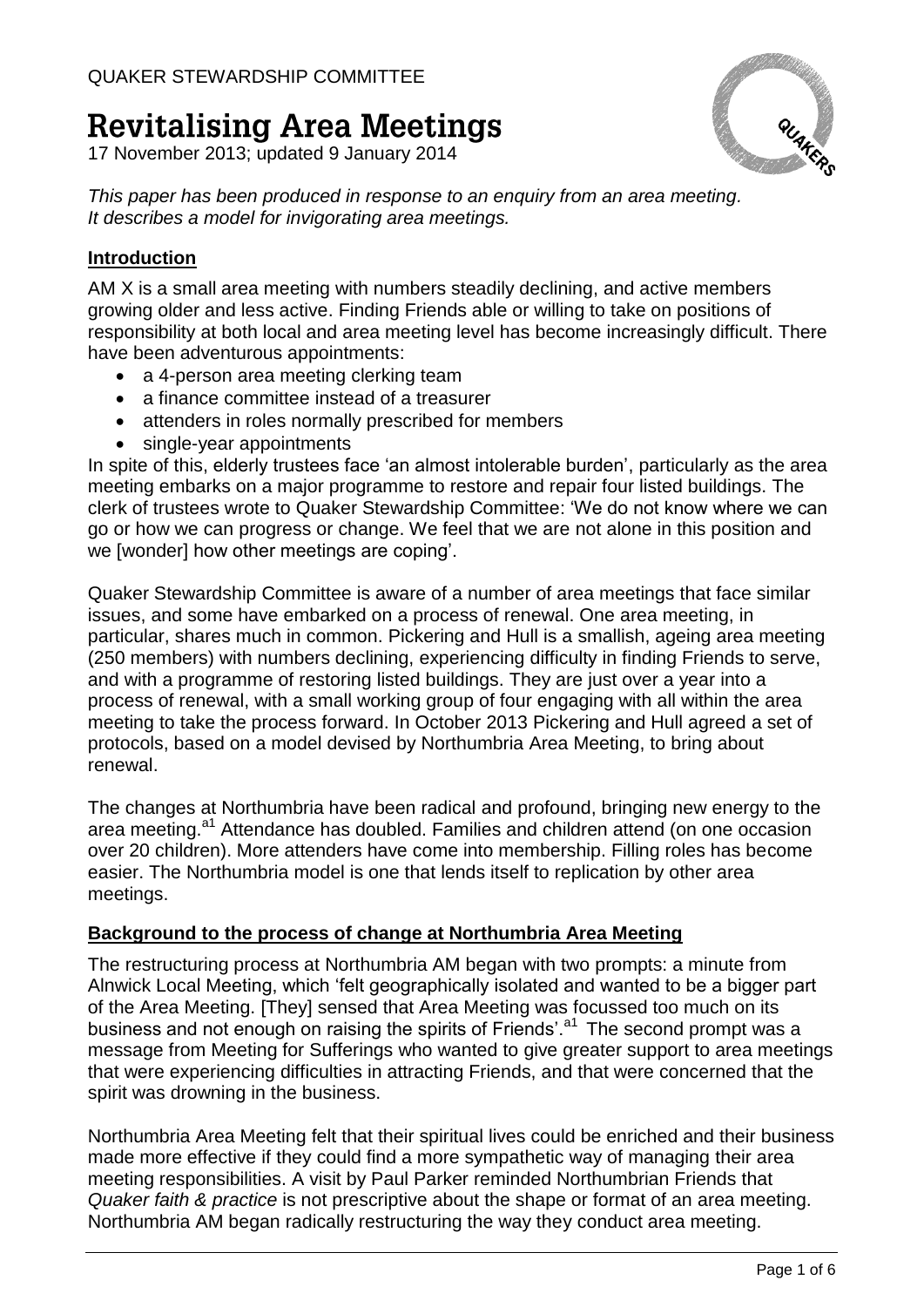## **Six key features of the Northumbria Area Meeting model**

**1. Area meetings are held on Sundays** '…Sunday Area Meeting releases Saturdays for family stuff and the parking battles with Saturday shoppers…. It also enables Friends to join the host Local Meeting in its Sunday Meeting for Worship. This can re-energise Friends in small meetings.' a1

## **2. Area meeting meets four times a year** (not 8)

**3. Local meeting partnerships** Eight local meetings are paired with a neighbouring local meeting to form four partnerships. 'This spreads the challenge of arranging the Area Meeting. Local Meetings have the opportunity to host an Area Meeting every two years – a welcome lessening of the not insignificant burden on small Meetings of being hospitable to Area Meeting once a year as previously.' a<sup>1</sup>

## **4. A new model for area meeting** has been introduced

- Overnight accommodation is offered
- A big and inclusive welcome for children and children's events
- The day begins with an hour-long meeting for worship, followed by a short refreshment break
- A presentation, exhibition or speaker
- Shared lunch
- A spiritual exercise to put the Friends in a frame of mind to approach important matters
- A smaller and shorter area business meeting from 3.15pm
- Tea and cake

<u>.</u>

# **5. Area Meeting Working Group**

Perhaps the most significant change has been the creation of an Area Meeting Working Group which meets, significantly, four times a year. Its key task is to absorb as much of the routine business as possible, so that the day can focus on getting to know one another as Friends, friends and as spiritual adventurers. The group assesses which business needs to be taken at the AM business meeting; and commissions a Learning Development Group to create and manage learning and development events and learning materials.

The group comprises at least a named representative and alternate from each local meeting as well as a trustee, a standing nominations committee representative, an elder, an overseer, the area meeting clerking team, a Meeting for Sufferings representative and a member of the Learning Development Committee. This working group is *not* exclusive. It is open to any interested Friend to attend. The group meets in the month preceding full area meeting. This enables area meeting business to progress more easily over the calendar year with no big gaps between business gatherings.

The main focus of the pruned down business meeting is membership: the sending of loving greetings, application visitor reports, testimonies to the Grace of God, ministry about Friends who have recently passed away. Finding visitors to applicants for membership is no longer taken at area meeting<sup>1</sup>. The business meeting receives annual reports from local meetings about 'How truth is prospering'. These are often

 $1$  The area meeting clerk is the first point of contact for an application for membership. The area meeting clerk approaches the applicant's local meeting elders to find a Friend from that meeting as the first visitor. Elders of the local meeting, knowing the applicant, then approach the elders of another local meeting to find the name of the second visitor. Once the two visitors are found their names are brought by the applicant's local meeting elders to Area Meeting Working Group for appointment.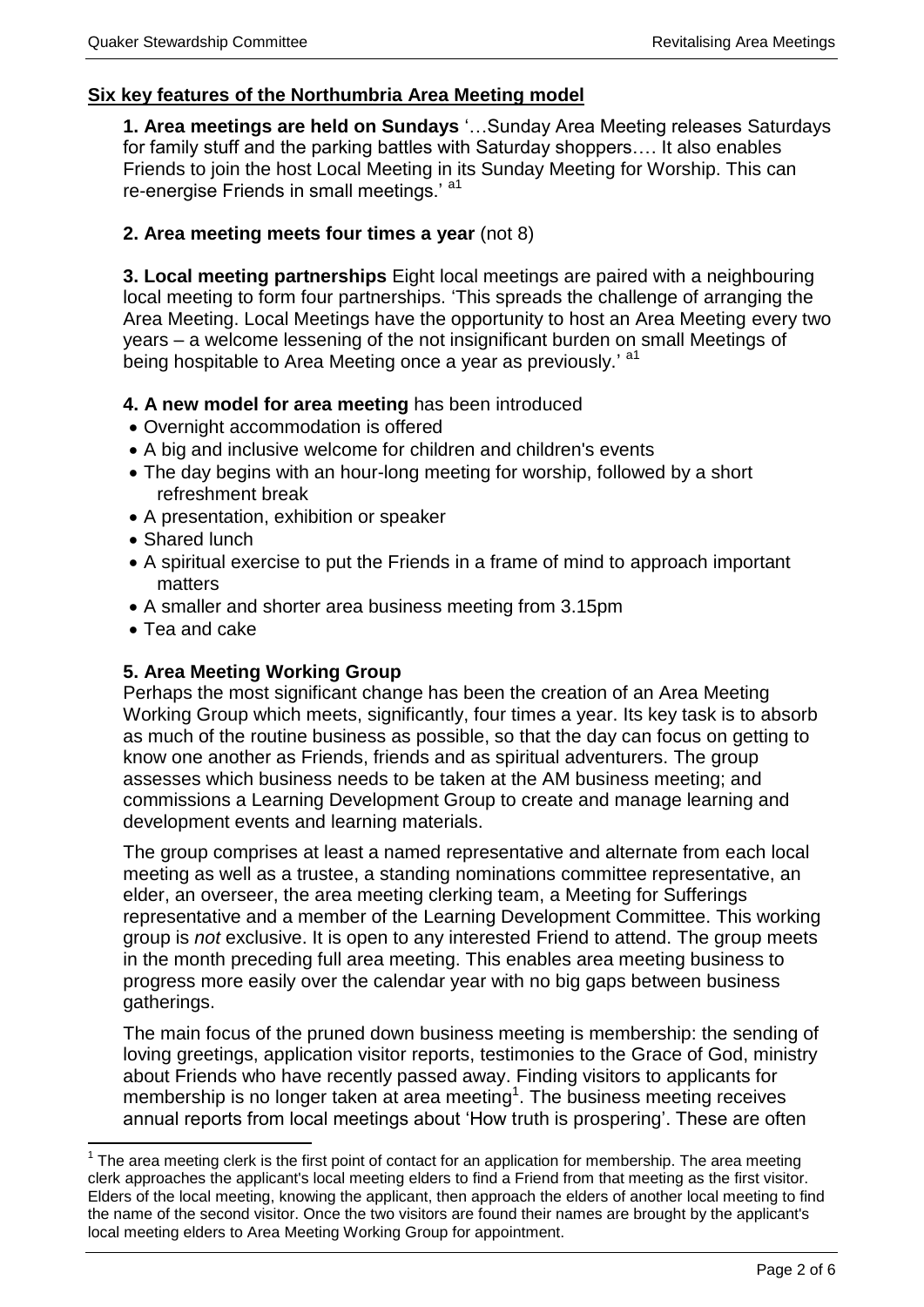rich in content, with inspiring stories of the work of Friends, reaching in and reaching out.

The programmes are devised and presented by the paired local meetings, with children fully involved in all aspects. The children have brought 'a refreshing and enthusiastic dynamic to our gatherings'. There are no set criteria for what their occasion may be about, what it might or contain, or the format of the presentation. Northumbria has had puppet shows challenging our attitudes to Trident. They have created playlets challenging our attitudes to and experience of economic injustices. They have held discussion groups, worship sharing and workshops – including community singing, creative writing – and free taster sessions of complementary medicine. They have had visiting speakers – Alex Davison and 'Blooming Quakers', Sue Holden on Economic Justice. They have heard from Andrew Greaves on the Pilgrimage for Peace and Economic Justice from Iona to London in the summer of 2013. 'It really has been creative, novel and indeed spiritually uplifting.' a<sup>1</sup>

## **6. A Learning Development Committee** has been established.

Its purpose is to evaluate progress, to consider how the area meeting programme fits within the wider context of the Society of Friends and the three aims of Britain Yearly Meeting: strengthening our spiritual roots, witnessing to our faith in action, and promoting the way of life and influence of Quakers, and to produce events and publications that 'move our spirits'.

## **Reflections on how the Northumbria model is working**

- 'Getting to know our Friends in the spirit, not just in the business, has been really beautiful and enriching. Seeing so many children and watching them work together is exciting and hopeful for our Area Meeting and for the Society of Friends. The collaboration between meetings takes away some of that isolation that smaller meetings experience. … we are doing surprisingly well. It's all a matter of perspective. Friends Meetings everywhere do an awful lot. It's just a matter of shining our light through the prism of Framework for the Future.' at
- '… these inspirational days…. have measured up to our hopes that they would be busy, varied, engaging, inclusive, inspiring and FUN.' at
- 'What we have done in Northumbria Area Meeting isn't radical or revolutionary or disrespectful to tradition. We have responded to an expressed need for better opportunities for spiritual development and to get to know each other as Friends…<sup>'</sup> a<sup>1</sup>
- 'The mechanism or device which released our energies for our Area Meetings is our Area Meeting Working Group… In them we place great trust! … Working Group is effectively absorbing routine business. And our spirit-led gatherings are providing for our spiritual hunger.' a1
- 'Working Group is NOT taking power over our affairs, that remains firmly with Area Meeting.… Our Table of Responsibilities sets out those matters best dealt with by Area Meeting or the Working Group'. These matters 'have been agreed within the wider Area Meeting though a careful, step by step process of consultation with Local Meetings.' a1
- 'The challenges lie in the simple logistics of Local Meetings of varying sizes in being able to cope with large numbers of Friends arriving at their Meeting for Worship, hoping for lunch and ready for a spiritual adventure. This is partly solved by our partnering several Local Meetings together to facilitate these days... If we, as an Area Meeting, have work to do it is in this matter of logistics – and indeed, catering.'<sup>a1</sup>
- There has been a concern about too much busy-ness and the day being too structured: 'I used to truly appreciate the calm unfolding of a Quaker business meeting, taking the time it needed, promoting that vital quality of self-discipline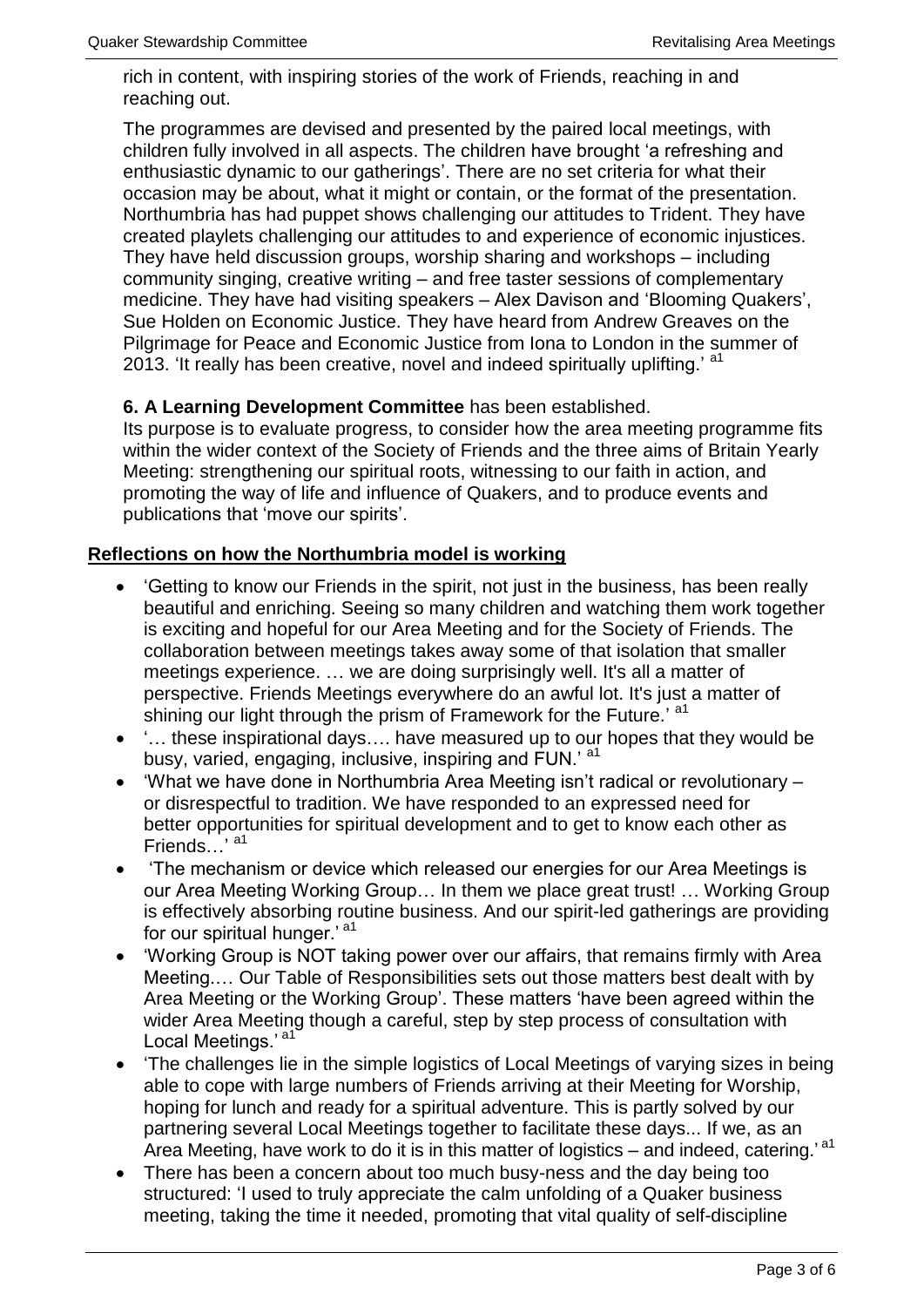among Friends; sometimes irritating or frustrating, but overall an immensely valuable spiritual experience.<sup>'  $a^2$ </sup> Friends have suggested (1) that a quiet room could be made available, and (2) as well as other arranged activities, a group could meet to discuss, in an informal way, the main items coming up in the business meeting. 'This could potentially deepen and inform participation in the business meeting.' a2

 $\bullet$ 'Responses from Friends about the new pattern of Area Meeting have been entirely positive about holding the meetings on Sundays…Friends have been positive about the richness of the new format…The proof of the pudding, for most people, is that more Friends have been attending Area Meeting since the new format…Other area meetings are taking notice of what we are doing and seeking to learn from us in order to revive flagging area meetings. a<sup>2</sup>

# **Additional notes**

This report has been based on reports by and conversations with Friends at Northumbria, Pickering & Hull, and Hertford & Hitchin AMs, as well as references cited below. Area Meetings seeking renewal may find further inspiration and/or helpful guidance in the following quotes and pointers:

# **1. The process of change**

- The starting process for area meetings embracing renewal is to achieve 'buy in' from Friends and attenders across the area meeting. Bringing Friends and attenders within the area meeting 'on board' is an essential first step before adopting, for example, the Northumbria model. Area meetings have achieved high attendance at well-publicised events, such as visits by Paul Parker and by representatives from Northumbria Area Meeting, and/or by holding a workshop facilitated by Quaker Life Network.
- It is important that renewal of area meeting is an open process where everyone is engaged.<sup>e</sup>
- 'Change is always a challenge but taken in time and at a pace comfortable with your members it can happen. Change does prompt you to look more closely at what you do, why you do it and what spiritual direction you might wish to travel.'<sup>a1</sup>
- 'Effective change can only come about if a meeting really believes that it wants to go forward – imposing a new structure from above will not work …It is never a good idea to simply download a scheme wholesale from outside; each AM needs to look at its own idiosyncratic situation. Behind all of this discussion is the key point that meetings need to focus on: getting to know each other better as a means of building up strengths. There is a need to robustly prioritise AM agendas, use social media, share jobs more widely, improve communications....<sup>'b</sup>
- 'We were stuck in the past. We weren't flexible enough…It's about being prepared to work with the issues, not be daunted by them.' <sup>e</sup>
- 'People need to be open to change…. Don't expect perfection. Things will go wrong.' (David Hindle, Hertford & Hitchin AM)
- 'The Friend who was convener of elders at Northumbria had been sceptical but has been completely won over…At Newcastle Meeting they are wondering whether they have enough plates and cutlery [to meet the increase in attendance].'<sup>e</sup>

# **2. Area meetings have the freedom to run their affairs**

 'Area meetings have the freedom to run their affairs to suit their purposes. Clearly there are some agenda items that area meetings are requested to consider but the routine and format is entirely the choice of area meetings. Friends need to develop confidence in taking this point on board.' b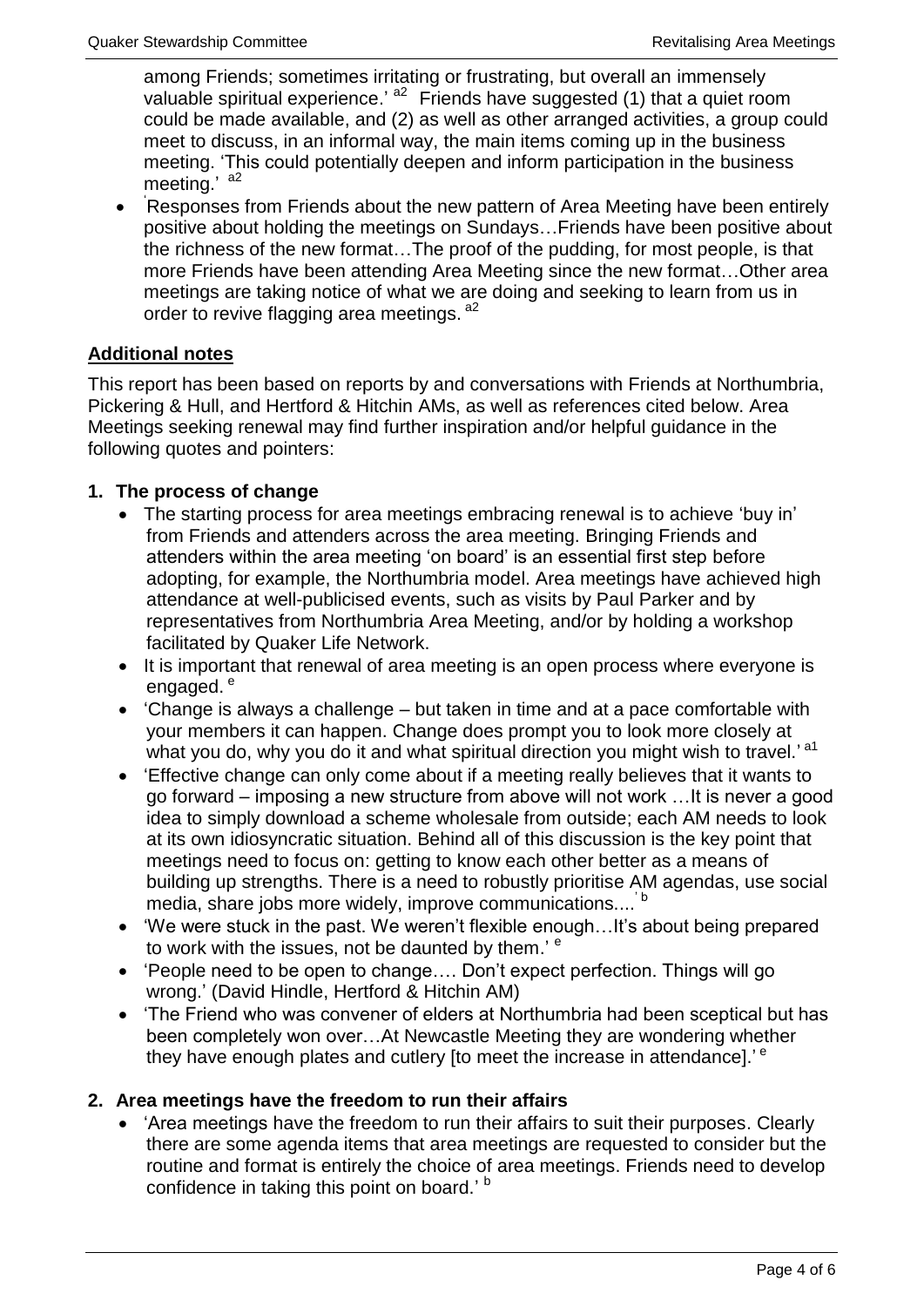'When early Friends got on their horses to go to Area Meetings, they went to talk about their faith, not the things we talk about today.' <sup>c</sup> [Paul Parker]

## **3. Older Friends**

 'People have the wrong idea about being old. We are taking the wrong attitude to age. It's a myth. It's about not feeling bogged down and being released to be spiritually creative. It's about being vibrant and vital and spiritually engaged.... Older people use their wisdom and understanding. They can cover the same ground by being more careful about how they run the admin side. Age is not a barrier unless we

see it like that…. the big thing is that older people can have vitality if they are enthused.' <sup>e</sup>

## **4. Treasurer/finance**

• Implementing Paxton software reduces the workload of treasurers and there's a smaller bill for accountants.<sup>e</sup>

## **5. Administration**

- Pickering and Hull AM are thinking of appointing an administrator. They are taking this slowly as they are not yet clear what they need to do.
- Some local meetings outsource administration, such as lettings management. For example, Mindful Business Services<sup>6</sup> provides remote admin services for meetings.
- One local meeting is amalgamating committees.
- Treasuring  $-$  see 4 above.

## **6. Listed buildings**

• Pickering and Hull AM have been involved in refurbishing three listed buildings and another cottage as part of their commitment to sustainability. They have been supported by Finance and Property Committee. In each case the local meeting concerned has taken the lead, and has been supported and sometimes challenged by area meeting e.g. there was an advice about holding costs back. Appeals have been made for two listed buildings. 'We are up to speed.' <sup>e</sup>

## **7. AM clerking**

 At Hertford and Hitchin AM no one was willing to serve as clerk. Shared clerking was introduced, with the host meeting responsible for the clerking. A former clerk of trustees serves as correspondence and continuity clerk. 'People have become involved in clerking who would never have considered doing so. This has brought new energy and those involved have not felt weighed down by the drudgery of three years of clerking. The area meeting has gained experience and energy.' [David Hindle]

## **8. Communication**

 Good communication is key. At Northumbria Area Meeting the clerking team of the Working Group (which meets ahead of area meeting) circulates minutes, reports and papers to local meetings and 120 Friends within two days of meeting; the clerks send out early agendas. <sup>a1</sup>

## **9. More hints and tips**

- To ease catering arrangements: 'We have discovered plain brown paper Picnic Bags – a sandwich, a piece of fruit, a juice drink, and a packet of crisps.' <sup>a1</sup>
- One host meeting hired a village hall and offered transport between the meeting house and the village Hall – this was very successful.  $a^2$